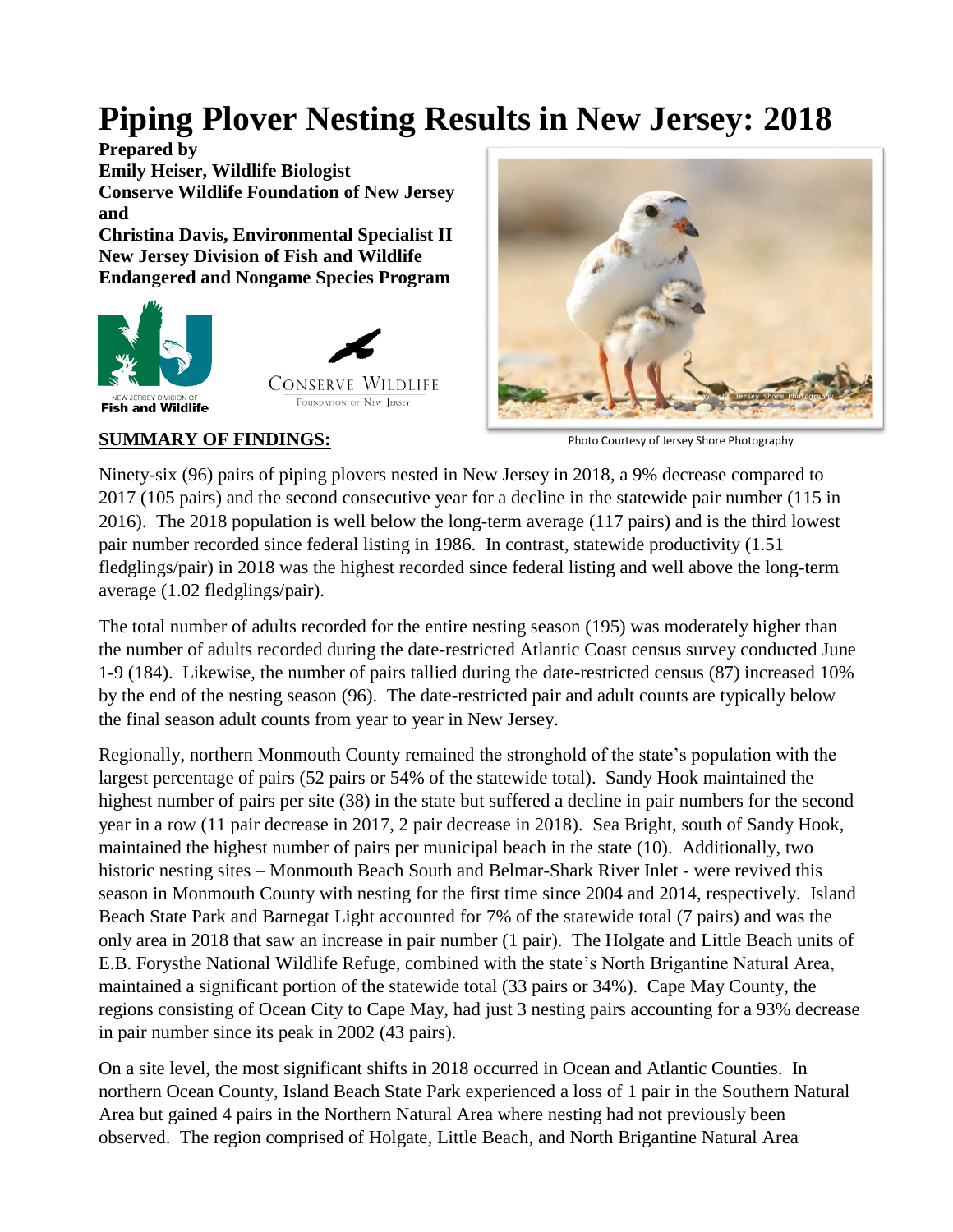decreased 20% (8 pairs) since last year. Slight gains and losses were made elsewhere in the state. In southern Cape May County, Stone Harbor Point stabilized at 3 pairs this season after a decade of continued loss. Elsewhere in the county, Avalon was lost as a nesting site.

Pairs nested at 19 sites statewide in 2018 with 3 sites gained and 4 sites lost. New Jersey Division of Fish and Wildlife (NJDFW) monitored 8 of the active nesting sites (42% of the sites statewide). NJDFW-monitored sites accounted for 27 nesting pairs (28% of the nesting pairs statewide). This is down slightly from 29 pairs in 2017 and on par with 27 pairs in 2016. NJDFW regularly monitored 9 other potential breeding sites with historic nesting records and/or highly suitable habitat. Although pair numbers at NJDFW- monitored sites appear stable in recent years, the majority (72%) of pairs continue to occupy nesting areas within federally managed lands in New Jersey. That number has drastically shifted in thirty-two years since federal listing when 70% of the state's population was monitored and managed on state or municipal beaches.

Statewide pair-nest success (the percentage of pairs that successfully hatch at least one nest) was the highest recorded since federal listing (91%), remains above the long-term average (69%), and was high across all sites statewide. Looking at just NJDFW-monitored sites, pair-nest success (96%) was also the highest recorded since federal listing and well above the long-term average for NJDFWmonitored sites (67%).

The cause of nest failure was determined in 31 of the 34 failed nest attempts statewide (91%). Depredation continues to be the leading cause of nest failure (18 or 53%) in the state for the sixth consecutive year. Of the depredated nests, half (9 or 50%) were lost to mammals and the majority of those (7 or 78%) were lost to red fox. The remainder of mammalian depredated nests were lost to American mink (1 or 11%) and opossum (1 or 11%). Avian depredation by crow, gull, and greathorned owl was found to be the cause of 4 nest losses (22%). The remaining depredated nests (5 or 28%) were lost to unknown predator species. Flooding (7 or 21%) and abandonment (6 or 18%) contributed to about equal nest loss statewide. The cause of nest failure could not be determined in 3 (9%) nest losses. Identifying factors contributing to chick mortality continues to be difficult as chicks disappear quickly, generally occurs while monitors are not on-site, and scant evidence is left behind. In one instance a volunteer documented a herring gull take a chick at Barnegat Light.

The statewide fledgling rate, which includes data collected and provided by all state cooperators, was 1.51 fledglings/pair. This is the first time since federal listing in 1986 that New Jersey has reached and exceeded the productivity recovery goal (1.50 fledglings/pair) established by the USFWS Recovery Plan for Atlantic Coast Piping Plovers. Additionally, 2018 productivity was well above the 1.245 fledglings/pair range-wide threshold for population maintenance (also established in the Recovery Plan) for the fifth consecutive year. Statewide productivity also remained well above the long-term average since listing (1.02 fledglings/pair). NJDFW-monitored sites fared well this season with a productivity of 1.59 fledglings/pair. This fell below the high productivity rate of 1.79 fledglings/pair from the 2017 season but remains well above the long-term average of 0.90 fledglings/pair at NJDFW-monitored sites. NJDFW fledge rates continue to run higher than the statewide average, whereas historically it typically fell short.

Individual site and regional productivity varied considerably. Overall, Monmouth County maintained the highest productivity rate statewide fledging 85 chicks for 52 pairs (1.63 fledglings/pair). Sandy Hook's productivity increased significantly this season compared to last year (1.55 fledglings/pair in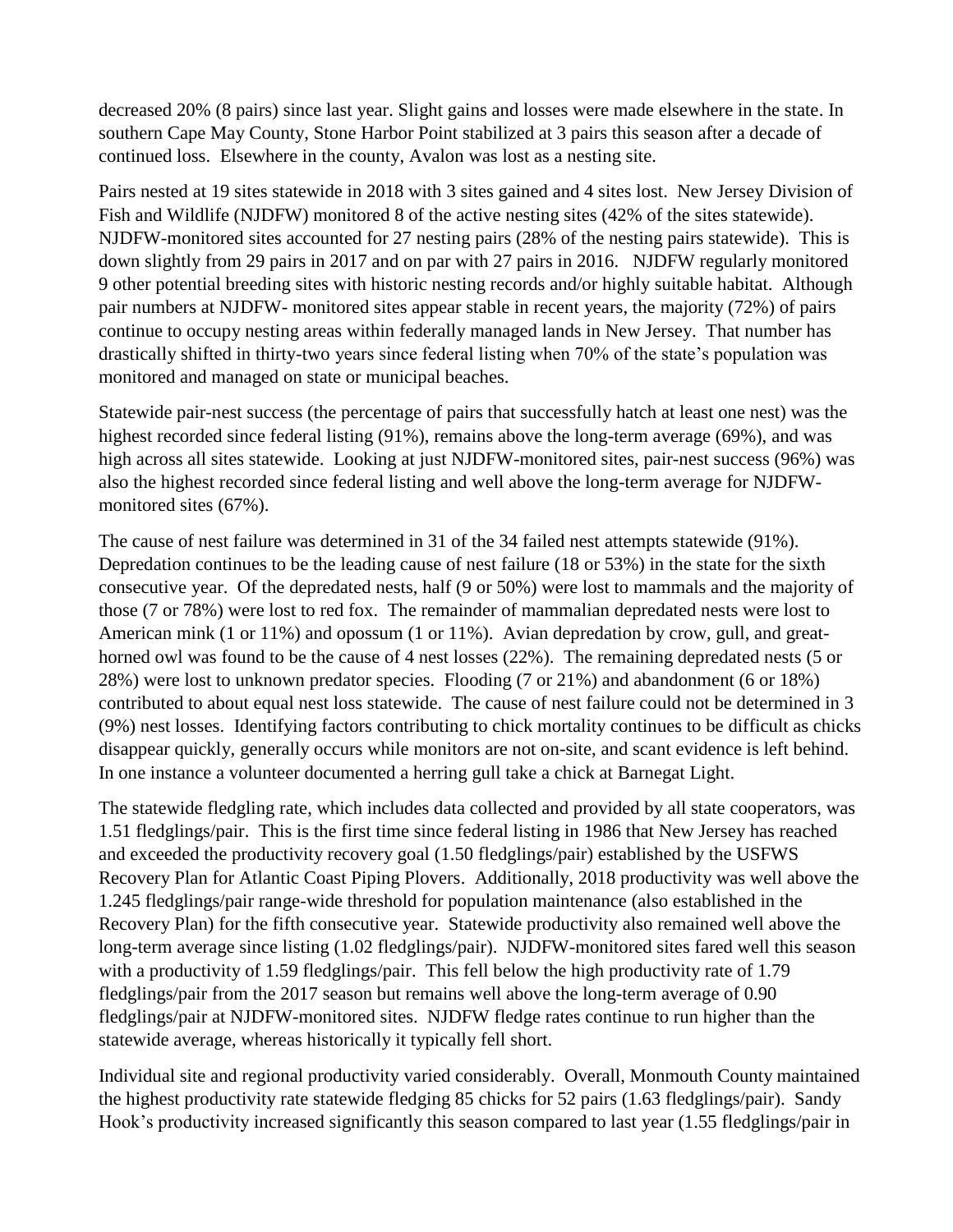2018 versus 1.13 fledglings/pair in 2017). The other Monmouth County sites (Sea Bright, Monmouth Beach, and Belmar) saw a moderate decrease in productivity (1.86 fledglings/pair in 2018 versus 2.07 fledglings/pair in 2017), but overall maintained a sustainable productivity rate. Sea Bright matched its pair total from last season (10 pairs) and was overall the most productive municipal site statewide (2.10 fledglings/pair). Ocean County was the only area to see an increase in pair numbers in 2018. Barnegat Inlet hosted 7 pairs between Island Beach State Park and Barnegat Light, fledging 1.29 chicks/pair. The Holgate, Little Beach, and North Brigantine Natural Area region showed moderate growth in productivity (1.42 fledglings/pair in 2018 versus 1.24 fledglings/pair in 2017) despite an alarming 21% decrease in pair number (33 pairs in 2018 versus 42 pairs in 2017). Pair numbers declined at all three nesting sites. Cape May County observed a small uptick in productivity (0.67 in 2018 versus 0.25 in 2017), but pair numbers continue to be depressed, and productivity again fell well below the long-term statewide average (1.02 fledglings/pair).

Twenty-five adults have been outfitted with GPS tags during the 2017 and 2018 field seasons (in a novel attachment method for this species via leg harnesses) through a project partially supported by NJDFW and led by State University of New York - College of Environmental Science and Forestry (SUNY-ESF). In 2018, three of the ten adults outfitted with transmitters returned to breed in New Jersey with the loggers still attached (two others were observed on their wintering grounds but did not return to breed). The loggers were retrieved, the data downloaded, and it is currently being reviewed by the principal investigator. An additional 15 tags were deployed in the 2018 field season at various locations throughout the state, namely in Monmouth County where little to no marked plover data was available in previous seasons. Short-term deployments were also made in the 2018 field season and no adverse behaviors were observed in any of those cases.

# **CONCLUSION and DISCUSSION:**

In 2018, New Jersey's statewide piping plover breeding population decreased 9% compared to 2017 and was the third lowest pair number recorded since federal listing in 1986. Unlike historic norms when low population could be correlated to poor productivity, the last five years have yielded robust productivity (1.36 in 2014, 1.29 in 2015, 1.35 in 2016, 1.29 in 2017, 1.51 in 2018). Paradoxically, and without explanation, in the last two years statewide pair numbers have decreased (115 in 2016, 105 in 2017, 96 in 2018). The population remains below the long-term statewide average (117 pairs) and well below the peak of 144 pairs in 2003. Pair numbers must increase for New Jersey to move towards recovery.

The state's breeding pairs produced 1.51 fledglings/pair, marking this a historic year for recovery efforts in New Jersey. This was the first year since federal listing that New Jersey reached and exceeded the federal productivity recovery goal (1.50 fledglings/pair) established in the USFWS Recovery Plan. While it is an encouraging sign that piping plovers in the state are producing record levels of fledglings, the continual decline of pair numbers is deeply concerning to state coordinators.

New Jersey continues to see a high concentration of the breeding population within federally protected lands such as Gateway National Recreation Area's Sandy Hook Unit and E.B. Forsythe's Holgate and Little Beach Units. These areas have either little to no recreational use during the breeding season or that use is highly managed. The habitat itself is largely left to its own devices (i.e. no direct beachfills, seawalls or other stabilizing features), which has resulted in the creation of highly suitable habitat. Historically, plovers in New Jersey primarily nested on municipal and state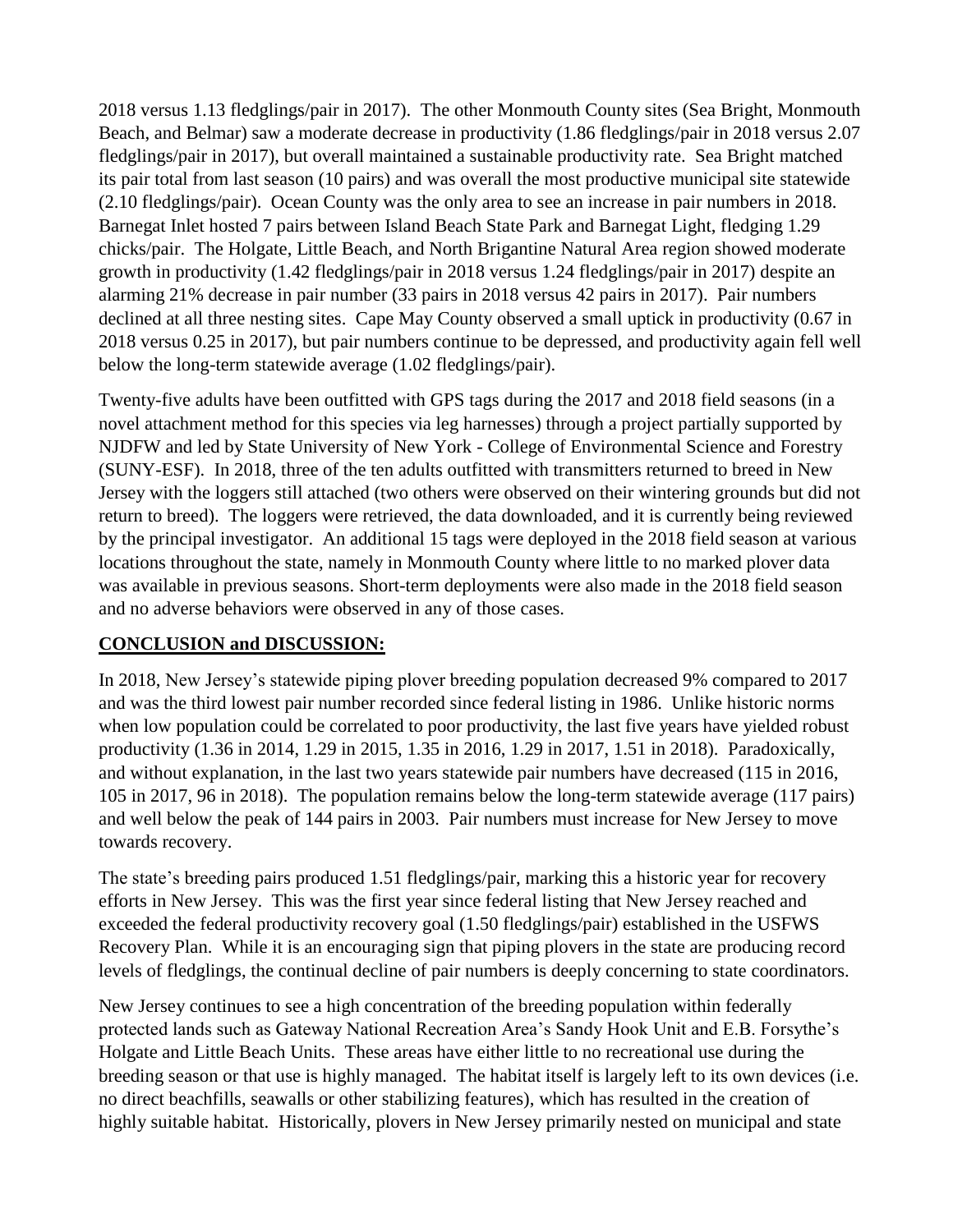managed lands. But pairs often experienced poor productivity at those sites due to intense recreational disturbance and regular encounters with human-subsidized predators. Piping plovers are philopatric to their natal sites and with low to no productivity in these areas, there has been no "feeder" population to maintain a nesting population at these historic breeding sites.

The statewide population has also seen a marked shift from south to north with more plovers colonizing habitats in Monmouth and Ocean Counties and deserting those is Cape May County. The reasons for this change in distribution are not fully understood but are at least partly due to the continued success and high productivity on federally protected lands. With marked plovers in the statewide population, it has been observed that some of the first-year breeding adults are colonizing sites such as Island Beach State Park. In contrast, reports from other parts of the range – New York, Delaware, Maryland, and Virginia – indicate that a portion of the population is leaving the state to breed elsewhere. Compounding this situation, the quality of habitat at some of the southern sites has declined (with sites experiencing a combination of erosion or over-vegetation related to abnormal elevation) and other factors such as interspecific competition and depredation are seemingly playing a larger role than in the central and northern parts of the state.

New Jersey has entered uncharted territory regarding the piping plover population in New Jersey. Since monitoring began in the mid-eighties, New Jersey has not witnessed a decline in nesting pairs when high productivity was recorded the previous breeding season but that was the case in both 2017 and 2018. Historic nesting sites continue to "blink off the map", notably this season with the loss of Avalon where for the first time in 30+ years no piping plovers nested on site. Habitat loss can be attributed to pair declines elsewhere, such as North Brigantine Natural Area, a site which once hosted 17 pairs at its peak in 2003 and has since declined to host only 2 pairs in 2018. Multi-scale, artificial habitat restoration projects must be pursued and allowances for storm-related habitat creation must be made as species managers grapple with the formidable task of stabilizing the population and moving towards recovery.

Although pair numbers declined throughout the state, productivity soared. This is much attributed to the strong monitoring and management programs and partnerships on the state, federal, non-profit, and university levels. Several partners continued to efficiently and effectively collect and share data in real-time through NestStory, an innovative and advanced smartphone app. On-going research through SUNY-ESF is looking at survival rates of adults and chicks in New Jersey while continuing to aide in the state's efforts to address hard-to-tackle issues such as peregrine-plover interactions. The future of piping plovers in New Jersey is uncertain and reliant on numerous factors including habitat loss, management of predator populations, sea-level rise, human alteration of the coastline, and increased recreational usage of habitats. NJDFW is hopeful that through increased monitoring, management, and research of piping plovers, a sustainable population can be regained, and continual robust productivity can be maintained.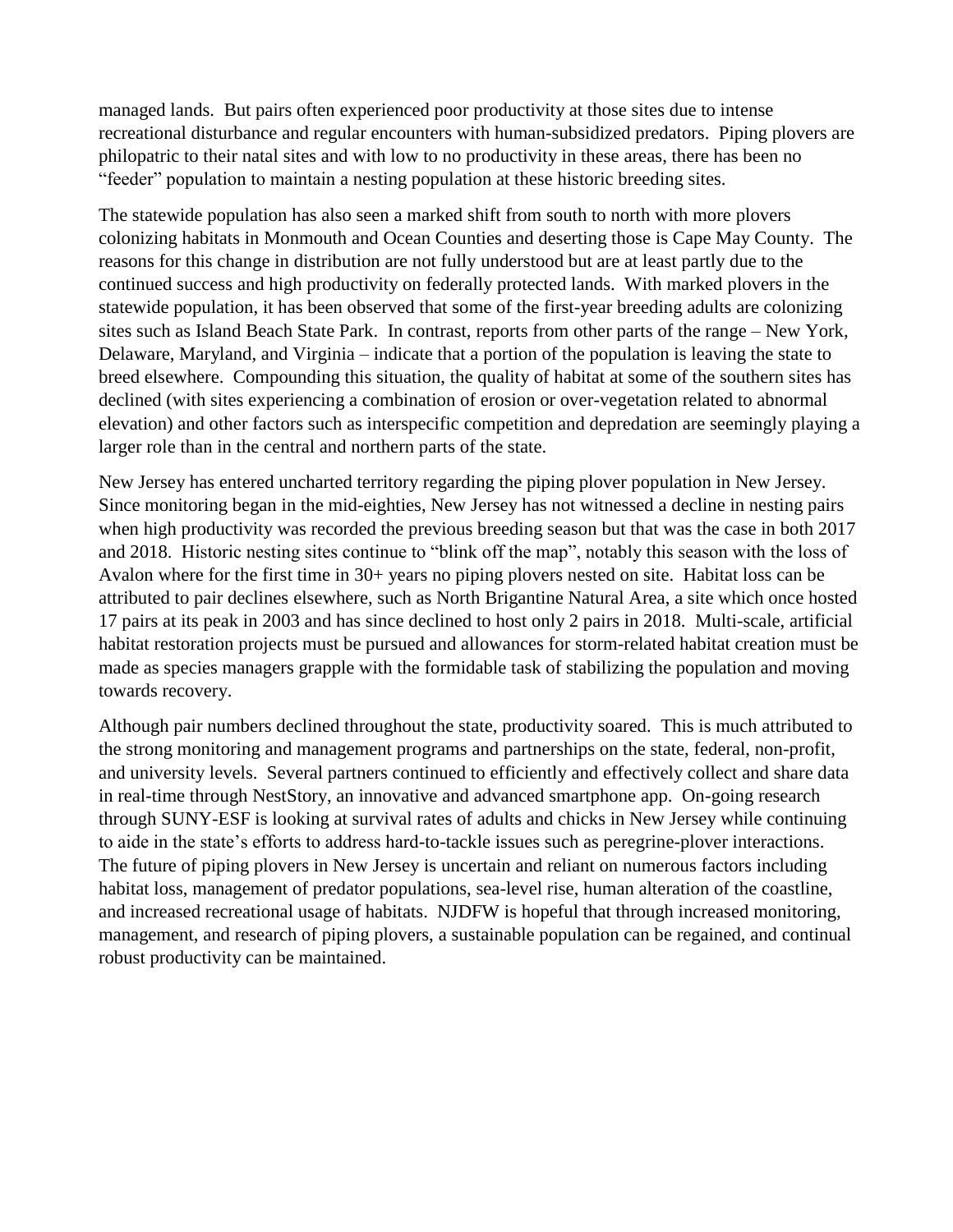# **LITERATURE CITED:**

U.S. Fish & Wildlife Service. 1996. Piping Plover (Charadrius melodus), Atlantic Coast Population, Revised Recovery Plan. Hadley, MA. 258 pp.

# **ACKNOWLEDGEMENTS:**

New Jersey's Beach Nesting Bird Project would not be possible without the support of many biologists, technicians, and volunteers throughout the state. We specifically thank Todd Pover of CWFNJ for his continued support, guidance, and dedication to the project. Additionally, we would like to thank: A. Breed, R. Arsenault, S. McAvay, M. Tumpey, P. Prichard, M. Lyon, A. Urbanak, M. Emich, M. Stantial, J. Cohen, A. Lappin, D. Yates, L. Tedesco, L. Ferguson, B. Morey, D. Mizrahi, N. Tsipoura, D. Carr, V. Rettig, V. Turner, A. Ellis, J. Amesbury, D. Vargo, A. Cappadona, S. Mitchell, J. Heuser, E. Schrading, W. Walsh, M. Kolk, R. Cologna, A. Livingston-Zito, D. Noe, C. Coritz, L. McCay, J. Clayton, C. Welch, K. Scott, H. Hanlon, N. Sheridan, C. Hajduk, D. Rivel, J. Verhagen, K. Knutsen, A. Previte, W. Morley, T & R. Bowers, D. Ortuso, E. Plaskon, H. Fowler, E. Swanson and the "7P gang", R. Fanning, L. Fanning, P. Capone, A. Brenan, K. Paleckova, and K. Littlefield.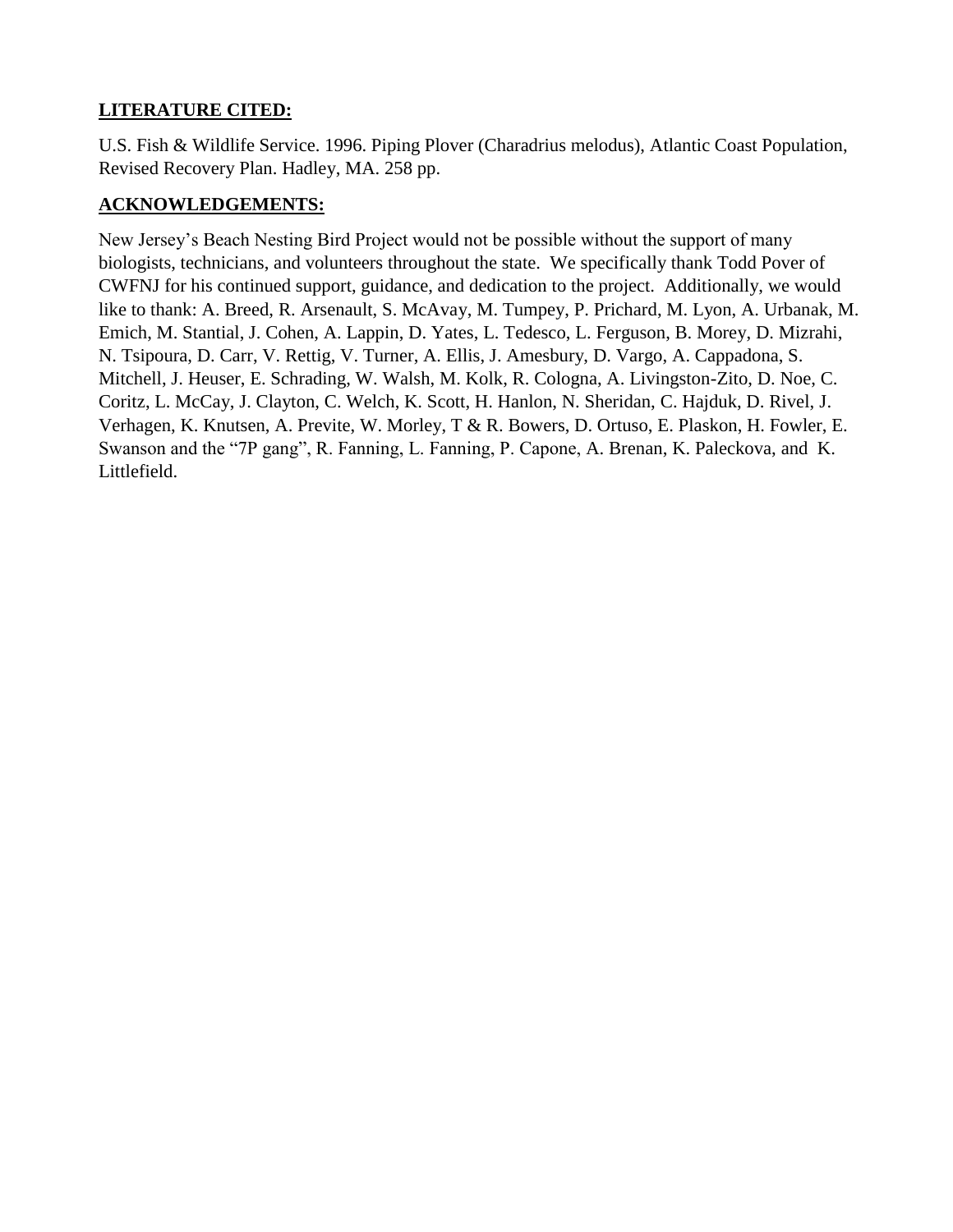|                                   | 2009             | 2010             | 2011             | 2012             | 2013             | 2014             | 2015             | 2016             | 2017                | 2018             |
|-----------------------------------|------------------|------------------|------------------|------------------|------------------|------------------|------------------|------------------|---------------------|------------------|
| Sandy Hook NRA                    | 35               | 45               | 49               | 50               | 43               | 47               | 53               | 51               | 40                  | 38               |
| Coast Guard                       | 4                | 5                | $\overline{4}$   | $\overline{4}$   | 3                | $\overline{4}$   | 3                | 5                | 3                   | 3                |
| North Beach                       | 9                | 13               | 14               | 14               | 13               | 14               | 15               | 14               | 13                  | 11               |
| North Beach Recreational          | $\boldsymbol{0}$ | $\boldsymbol{0}$ | $\boldsymbol{0}$ | $\boldsymbol{0}$ | $\boldsymbol{0}$ | $\boldsymbol{0}$ | $\boldsymbol{0}$ | $\mathbf{1}$     | $\mathbf{1}$        | 1                |
| North Gunnison                    | 9                | 9                | 9                | 13               | 8                | 8                | 10               | 8                | 6                   | 6                |
| South Gunnison                    | 5                | 5                | 4                | 5                | 7                | 9                | 8                | 7                | 5                   | 3                |
| Visitor Center                    | $\Omega$         | $\theta$         | $\boldsymbol{0}$ | $\Omega$         | $\mathbf{0}$     | $\boldsymbol{0}$ | $\theta$         | 1                | $\theta$            | $\Omega$         |
| $D$ -Lot                          | 0                | $\theta$         | 1                | $\mathbf{0}$     | $\theta$         | $\boldsymbol{0}$ | $\overline{0}$   | 0                | $\overline{0}$      | 0                |
| Skeleton Hill Island              | $\theta$         | $\overline{0}$   | 1                | $\overline{0}$   | $\boldsymbol{0}$ | $\boldsymbol{0}$ | $\boldsymbol{0}$ | $\boldsymbol{0}$ | $\mathbf{0}$        | 0                |
| Critical Zone                     | 2                | 6                | 5                | 6                | 5                | 4                | 7                | 6                | 5                   | 6                |
| Hidden Beach                      | 3                | 3                | 5                | 4                | 3                | 4                | 4                | 4                | 3                   | 3                |
| Fee Beach                         | 3                | 3                | 5                | 3                | 4                | 4                | 6                | 4                | 3                   | 3                |
| South Fee Beach                   | $\Omega$         | $\mathbf{1}$     | 1                | 1                | $\mathbf{0}$     | $\boldsymbol{0}$ | $\overline{0}$   | $\mathbf{1}$     | $\mathbf{1}$        | $\overline{2}$   |
| Sea Bright North                  | 6                | 3                | 2                | 2                | $\mathbf{0}$     | $\theta$         | 1                | 6                | 10                  | 10               |
| Monmouth Beach North <sup>2</sup> | 1                | $\overline{2}$   | $\boldsymbol{0}$ | $\boldsymbol{0}$ | 2                | 1                | 1 <sup>1</sup>   | 5                | 3                   | 3                |
| Monmouth Beach South              | $\theta$         | $\theta$         | $\boldsymbol{0}$ | $\theta$         | $\overline{0}$   | $\boldsymbol{0}$ | $\boldsymbol{0}$ | 0                | $\boldsymbol{0}$    | 1                |
| Seven Presidents Park             | $\overline{c}$   | $\overline{c}$   | 2                | 0                | $\theta$         | 1                | 1 <sup>1</sup>   | 1                | $\mathbf{1}$        | $\overline{0}$   |
| <b>Region 2 subtotal</b>          | 44               | 52               | 53               | 52               | 45               | 49               | 55               | 63               | 54                  | 52               |
| Belmar – Shark River Inlet        | $\mathbf{0}$     | $\Omega$         | $\mathbf{0}$     | $\mathbf{0}$     | $\mathbf{0}$     | 1                | $\mathbf{0}$     | $\mathbf{0}$     | $\mathbf{0}$        | 1                |
| Sea Girt - Wreck Pond             | 1                | 0                | $\mathbf{0}$     | 1                | $\theta$         | $\boldsymbol{0}$ | $\overline{0}$   | $\overline{0}$   | $\overline{0}$      | 0                |
| Island Beach SP SNA               | 0                | 0                | $\boldsymbol{0}$ | 0                | $\theta$         | $\boldsymbol{0}$ | $\overline{0}$   | 1                | 1                   | 0                |
| <b>Island Beach SP NNA</b>        | 0                | $\overline{0}$   | $\boldsymbol{0}$ | 0                | $\boldsymbol{0}$ | $\boldsymbol{0}$ | $\boldsymbol{0}$ | 0                | $\mathbf{0}$        | 4                |
| <b>Barnegat Light</b>             | 1                | 3                | 3                | 1                | $\overline{c}$   | 1                | 1                | 3                | 5                   | 3                |
|                                   |                  |                  |                  |                  |                  |                  |                  |                  |                     | 8                |
| <b>Region 3 subtotal</b>          | $\mathbf{2}$     | 3                | 3                | 2                | $\overline{2}$   | 2                | 1                | 4                | 6<br>1 <sup>1</sup> |                  |
| Long Beach Township               | $\boldsymbol{0}$ | $\overline{0}$   | $\overline{0}$   | $\boldsymbol{0}$ | $\boldsymbol{0}$ | $\overline{0}$   | $\boldsymbol{0}$ | $\boldsymbol{0}$ |                     | $\theta$         |
| <b>EB</b> Forsythe NWR            | 17               | 23               | 23               | 32               | 35               | 26               | 38               | 37               | 37                  | 31               |
| Holgate                           | 7                | 10               | 6                | 14               | 12               | 12               | 24               | 25               | $22^{1}$            | 18               |
| Little Beach                      | 10               | 13               | 17               | 18               | 23               | 14               | 14               | 12               | 15                  | 13               |
| North Brigantine NA               | 6                | 3                | 5                | $\,8$            | 6                | 3                | 5                | 5                | $\overline{4}$      | $\overline{2}$   |
| <b>Region 4 subtotal</b>          | 23               | 26               | 28               | 40               | 41               | 29               | 43               | 42               | 41                  | 33               |
| Seaview Harbor Marina             | $\mathbf{0}$     | $\mathbf{0}$     | 1                | 1                | 1                | $\boldsymbol{0}$ | 1 <sup>1</sup>   | $\boldsymbol{0}$ | $\overline{0}$      | $\boldsymbol{0}$ |
| Malibu WMA                        | 0                | $\overline{0}$   | $\boldsymbol{0}$ | 0                | $\boldsymbol{0}$ | 1                | 1 <sup>1</sup>   | 0                | $\overline{0}$      | $\theta$         |
| Ocean City - Center               | 1                | $\theta$         | 1                | 0                | $\boldsymbol{0}$ | $\boldsymbol{0}$ | $\boldsymbol{0}$ | 0                | $\mathbf{0}$        | 0                |
| <b>Region 5 subtotal</b>          | 1                | $\bf{0}$         | $\overline{2}$   | 1                | 1                | 1                | 1                | 0                | $\bf{0}$            | 0                |
| Corson's Inlet SP                 | $\overline{c}$   | $\theta$         | $\boldsymbol{0}$ | 0                | $\theta$         | $\boldsymbol{0}$ | $\theta$         | 0                | $\mathbf{0}$        | 0                |
| <b>Strathmere NA</b>              | 0                | 1                | 1                | 1                | $2^{1}$          | 1                | $\theta$         | $\theta$         | $\Omega$            | 0                |
| Strathmere (Upper Twp.)           | 0                | 1                | $\overline{c}$   | 2                | 4 <sup>1</sup>   | $\overline{c}$   | $\overline{0}$   | 0                | $\overline{0}$      | 0                |
| <b>Avalon - Dunes</b>             | 4                | 5                | 5                | 5                | 3                | 3 <sup>1</sup>   | 2 <sup>1</sup>   | 1                | 1                   | 0                |
| <b>Region 6 subtotal</b>          |                  | 7                | 8                | 8                | 8                | 6                | $\overline{c}$   | $\mathbf{1}$     | 1                   |                  |
| Stone Harbor Point                | 15               | 9                | 10               | 9                | 6                | 4 <sup>1</sup>   | 6 <sup>1</sup>   | 5                | 3                   | 3                |
| Champagne Island                  | $\theta$         | 0                | $\boldsymbol{0}$ | 0                | $\boldsymbol{0}$ | $\boldsymbol{0}$ | $\boldsymbol{0}$ | 0                | $\boldsymbol{0}$    | 0                |
| N. Wildwood - Hereford            | 2                | 2                | 1                | 1                | 1                | 1                | 1                | 0                | $\theta$            | 0                |
| Two-Mile Beach                    | $\theta$         | 1                | $\mathbf{0}$     | 0                | $\overline{0}$   | $\mathbf{0}$     | 0                | 0                | $\theta$            | $\theta$         |
| Coast Guard - LSU                 | $\theta$         | 1                | $\boldsymbol{0}$ | 0                | $\boldsymbol{0}$ | 0                | 0                | 0                | $\mathbf{0}$        | 0                |
| Coast Guard - TRACEN              | 0                | 0                | $\boldsymbol{0}$ | 2                | 1 <sup>1</sup>   | $\boldsymbol{0}$ | $\boldsymbol{0}$ | 0                | $\boldsymbol{0}$    | 0                |
| Cape May City                     | 1                | 0                | $\boldsymbol{0}$ | 0                | 1 <sup>1</sup>   | $\theta$         | 0                | 0                | $\theta$            | 0                |
| Cape May Meadows                  | 11               | 8                | 6                | 6                | 3                | 1                | 0                | 0                | $\mathbf{0}$        | 0                |
| The Nature Conservancy            | 7                | 5                | 4                | 3                | 1                | $\boldsymbol{0}$ | $\overline{0}$   | 0                | $\theta$            | 0                |
| Cape May Point SP                 | $\overline{4}$   | 3                | 2                | 3                | 2                | 1                | 0                | 0                | $\theta$            | 0                |
| <b>Region 7 subtotal</b>          | 29               | 20               | 17               | 18               | 11               | 6                | 6                | 5                | 3                   | 3                |
| <b>Total Pairs</b>                | 105              | 108              | 111              | 121              | 108              | 92               | 108              | 115              | 105                 | 96               |
| <b>Pairs at NJDFW sites</b>       | 46               | 34               | 35               | 36               | 29               | 19               | 17               | 27               | 29                  | 27               |

**Table 1. Number of pairs of piping plovers at New Jersey nesting sites: 2009-2018.**

<sup>1</sup> The same pair nested at two nearby sites. Therefore "subtotals" and "totals" are less than sum of individual sites.

 $2$  This site includes Sea Bright – South and Monmouth Beach - North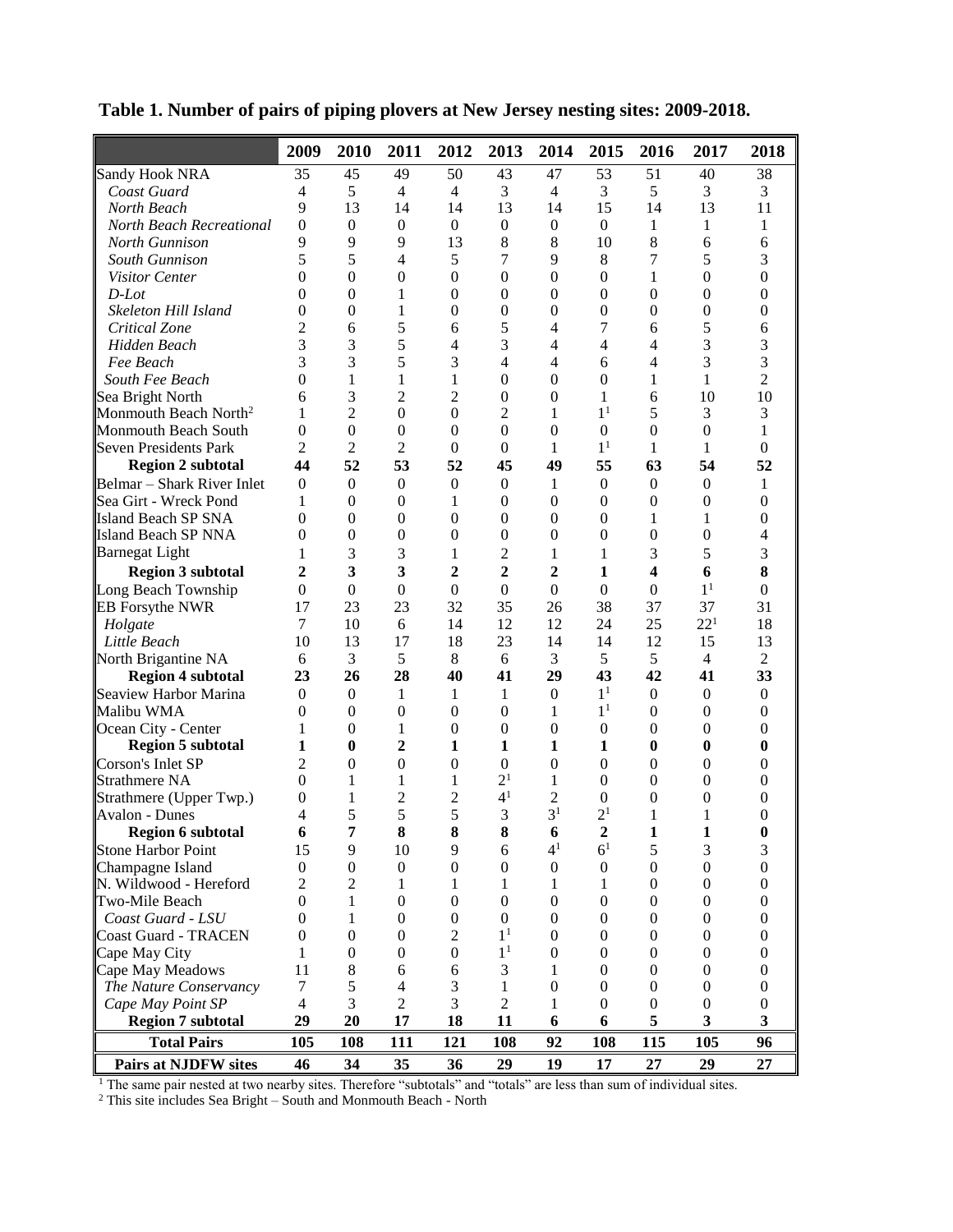|  |  | Table 2. New Jersey piping plover window census results: June 1-9 2018. |  |  |  |
|--|--|-------------------------------------------------------------------------|--|--|--|
|  |  |                                                                         |  |  |  |

|                                                    |                                  | <b>State</b><br><b>Census Count</b> |                              | Final<br><b>Season Count</b>     |                             |                                  |  |
|----------------------------------------------------|----------------------------------|-------------------------------------|------------------------------|----------------------------------|-----------------------------|----------------------------------|--|
|                                                    |                                  |                                     |                              |                                  |                             |                                  |  |
|                                                    | # Pairs                          | # Unpaired<br><b>Adults</b>         | # Total<br><b>Adults</b>     | # Pairs                          | # Unpaired<br><b>Adults</b> | # Total<br><b>Adults</b>         |  |
| Sandy Hook Coast Guard                             | 3                                | 0                                   | 6                            | 3                                | $\boldsymbol{0}$            | 6                                |  |
| Sandy Hook North Beach                             | 11                               | $\boldsymbol{0}$                    | 22                           | 11                               | $\boldsymbol{0}$            | 22                               |  |
| Sandy Hook North Beach Recreational                | 1                                | $\mathbf{0}$                        | 2                            | 1                                | 0                           | 2                                |  |
| Sandy Hook North Gunnison                          | 5                                | $\overline{0}$                      | 10                           | 6                                | $\overline{0}$              | 12                               |  |
| Sandy Hook South Gunnison                          | 3                                | $\mathbf{0}$                        | 6                            | 3                                | $\overline{0}$              | 6                                |  |
| Sandy Hook Visitor Center                          | $\overline{0}$                   | $\mathbf{0}$                        | $\mathbf{0}$                 | $\overline{0}$                   | $\overline{0}$              | $\mathbf{0}$                     |  |
| Sandy Hook Critical Zone                           | 6                                | $\boldsymbol{0}$                    | 12                           | 6                                | $\overline{0}$              | 12                               |  |
| Sandy Hook Hidden Beach                            | 1                                | $\boldsymbol{0}$                    | 2                            | 3                                | $\overline{0}$              | 6                                |  |
| Sandy Hook Fee Beach                               | 3                                | $\mathbf{0}$                        | 6                            | 3                                | $\overline{0}$              | 6                                |  |
| Sandy Hook South Fee Beach                         | $\overline{2}$                   | $\overline{0}$                      | 4                            | $\overline{2}$                   | $\overline{0}$              | 4                                |  |
| Sea Bright North                                   | 10                               | $\mathbf{0}$                        | 20                           | 10                               | $\overline{0}$              | 20                               |  |
| Monmouth Beach North                               | 3                                | $\overline{0}$                      | 6                            | 3                                | $\overline{0}$              | 6                                |  |
| Monmouth Beach South                               | $\mathbf{1}$                     | $\boldsymbol{0}$                    | 2                            | $\mathbf{1}$                     | 0                           | 2                                |  |
| Seven Presidents Park                              | $\overline{0}$                   | $\mathbf{0}$                        | $\mathbf{0}$                 | $\overline{0}$                   | 0                           | $\boldsymbol{0}$                 |  |
| Long Branch                                        | $\mathbf{0}$                     | $\mathbf{0}$                        | $\mathbf{0}$                 | $\mathbf{0}$                     | 0                           | $\overline{0}$                   |  |
| <b>Region 2 subtotal</b>                           | 49                               | 0                                   | 98                           | 52                               | 0                           | 104                              |  |
| Belmar - Shark River Inlet                         | 1                                | $\mathbf{0}$                        | $\overline{c}$               | $\mathbf{1}$                     | $\overline{0}$              | 2                                |  |
| Sea Girt - Wreck Pond<br>Sea Girt - NGTC           | $\mathbf{0}$<br>$\overline{0}$   | $\mathbf{0}$<br>$\overline{0}$      | $\mathbf{0}$<br>$\mathbf{0}$ | $\overline{0}$<br>$\overline{0}$ | 0<br>0                      | $\overline{0}$<br>$\overline{0}$ |  |
| Island Beach SP - Northern NA                      | 3                                | 1                                   | 7                            | $\overline{4}$                   | 0                           | 8                                |  |
| Island Beach SP - Southern NA                      | $\boldsymbol{0}$                 | $\mathbf{0}$                        | $\mathbf{0}$                 | $\boldsymbol{0}$                 | 1                           | 1                                |  |
| <b>Barnegat Light</b>                              | 3                                | $\overline{0}$                      | 6                            | 3                                | $\overline{0}$              | 6                                |  |
| <b>Region 3 subtotal</b>                           | 7                                | 1                                   | 15                           | 8                                | 1                           | 17                               |  |
| Long Beach Township                                | $\overline{0}$                   | $\mathbf{0}$                        | $\overline{0}$               | $\mathbf{0}$                     | $\overline{0}$              | $\overline{0}$                   |  |
| Holgate                                            | 15                               | 4                                   | 34                           | 18                               | $\overline{0}$              | 36                               |  |
| <b>Little Beach</b>                                | 11                               | 3                                   | 25                           | 13                               | $\overline{0}$              | 26                               |  |
| North Brigantine NA                                | $\overline{2}$                   | $\mathbf{0}$                        | $\overline{4}$               | $\mathfrak{2}$                   | $\overline{0}$              | 4                                |  |
| <b>Region 4 subtotal</b>                           | 28                               | 7                                   | 63                           | 33                               | 0                           | 66                               |  |
| <b>Brigantine Beach</b>                            | $\mathbf{0}$                     | $\mathbf{0}$                        | $\mathbf{0}$                 | $\boldsymbol{0}$                 | 0                           | $\mathbf{0}$                     |  |
| Brigantine - Inlet (Cove)                          | $\mathbf{0}$                     | $\mathbf{0}$                        | $\mathbf{0}$                 | $\mathbf{0}$                     | $\overline{0}$              | $\overline{0}$                   |  |
| Seaview Harbor Marina                              | $\overline{0}$                   | $\mathbf{0}$                        | $\mathbf{0}$                 | $\overline{0}$                   | 0                           | $\overline{0}$                   |  |
| Malibu WMA                                         | $\boldsymbol{0}$                 | $\mathbf{0}$                        | $\mathbf{0}$                 | $\boldsymbol{0}$                 | $\overline{0}$              | $\mathbf{0}$                     |  |
| Ocean City - North                                 | $\overline{0}$                   | $\mathbf{0}$                        | $\mathbf{0}$                 | $\overline{0}$<br>$\overline{0}$ | $\overline{0}$              | $\mathbf{0}$                     |  |
| Ocean City - Center<br><b>Region 5 subtotal</b>    | $\mathbf{0}$                     | $\mathbf{0}$                        | $\mathbf{0}$                 |                                  | $\overline{0}$              | $\mathbf{0}$                     |  |
| Corson's Inlet SP                                  | $\bf{0}$                         | 0                                   | $\bf{0}$                     | $\bf{0}$                         | 0                           | $\bf{0}$                         |  |
| <b>Strathmere Natural Area</b>                     | $\overline{0}$<br>$\overline{0}$ | $\overline{0}$<br>$\overline{0}$    | $\mathbf{0}$<br>$\mathbf{0}$ | $\overline{0}$<br>$\overline{0}$ | 0<br>0                      | 0<br>$\overline{0}$              |  |
| Strathmere (Upper Twp.)                            | $\overline{0}$                   | $\overline{0}$                      | $\mathbf{0}$                 | $\overline{0}$                   | 0                           | $\overline{0}$                   |  |
| <b>Whale Beach</b>                                 | $\boldsymbol{0}$                 | $\boldsymbol{0}$                    | $\mathbf{0}$                 | $\boldsymbol{0}$                 | 0                           | $\mathbf{0}$                     |  |
| Townsend's Inlet                                   | $\mathbf{0}$                     | 0                                   | $\boldsymbol{0}$             | $\boldsymbol{0}$                 | 0                           | $\mathbf{0}$                     |  |
| Sea Isle                                           | $\boldsymbol{0}$                 | $\boldsymbol{0}$                    | $\boldsymbol{0}$             | $\boldsymbol{0}$                 | 0                           | $\boldsymbol{0}$                 |  |
| Avalon - North                                     | $\boldsymbol{0}$                 | $\boldsymbol{0}$                    | $\boldsymbol{0}$             | $\boldsymbol{0}$                 | 0                           | 0                                |  |
| Avalon - Dunes                                     | $\theta$                         | $\mathbf{0}$                        | $\mathbf{0}$                 | $\mathbf{0}$                     | 0                           | 0                                |  |
| Stone Harbor - Oceanfront                          | $\boldsymbol{0}$                 | $\boldsymbol{0}$                    | $\mathbf{0}$                 | $\boldsymbol{0}$                 | 0                           | 0                                |  |
| <b>Region 6 subtotal</b>                           | $\bf{0}$                         | 0                                   | 0                            | $\bf{0}$                         | 0                           | 0                                |  |
| Stone Harbor Point<br>N. Wildwood - Hereford Inlet | 3<br>$\mathbf{0}$                | 1                                   | 7<br>$\mathbf{0}$            | 3<br>$\overline{0}$              | 1<br>0                      | 7<br>$\overline{0}$              |  |
| 2-Mile Beach - USFWS                               | $\boldsymbol{0}$                 | $\boldsymbol{0}$<br>$\mathbf{0}$    | $\mathbf{0}$                 | $\mathbf{0}$                     | 0                           | $\Omega$                         |  |
| 2-Mile Beach - LSU                                 | $\boldsymbol{0}$                 | 1                                   | 1                            | $\boldsymbol{0}$                 | 1                           | 1                                |  |
| Coast Guard - TRACEN                               | $\theta$                         | $\mathbf{0}$                        | $\mathbf{0}$                 | $\theta$                         | 0                           | 0                                |  |
| Cape May City                                      | $\boldsymbol{0}$                 | $\boldsymbol{0}$                    | $\boldsymbol{0}$             | $\boldsymbol{0}$                 | 0                           | 0                                |  |
| Cape May Meadows - TNC                             | $\boldsymbol{0}$                 | $\boldsymbol{0}$                    | $\mathbf{0}$                 | $\boldsymbol{0}$                 | 0                           | 0                                |  |
| Cape May Meadows - CMPSP                           | $\mathbf{0}$                     | $\boldsymbol{0}$                    | $\boldsymbol{0}$             | $\boldsymbol{0}$                 | 0                           | $\boldsymbol{0}$                 |  |
| Cape May Point Borough                             | $\boldsymbol{0}$                 | $\boldsymbol{0}$                    | $\boldsymbol{0}$             | $\boldsymbol{0}$                 | 0                           | $\boldsymbol{0}$                 |  |
| <b>Region 7 subtotal</b>                           | 3                                | $\boldsymbol{2}$                    | 8                            | 3                                | 2                           | 8                                |  |
| <b>Total</b>                                       | 87                               | 10                                  | 184                          | 96                               | 3                           | 195                              |  |

<sup>1</sup> The same pair nested at two nearby sites. Therefore "subtotals" and "totals" are less than sum of individual sites.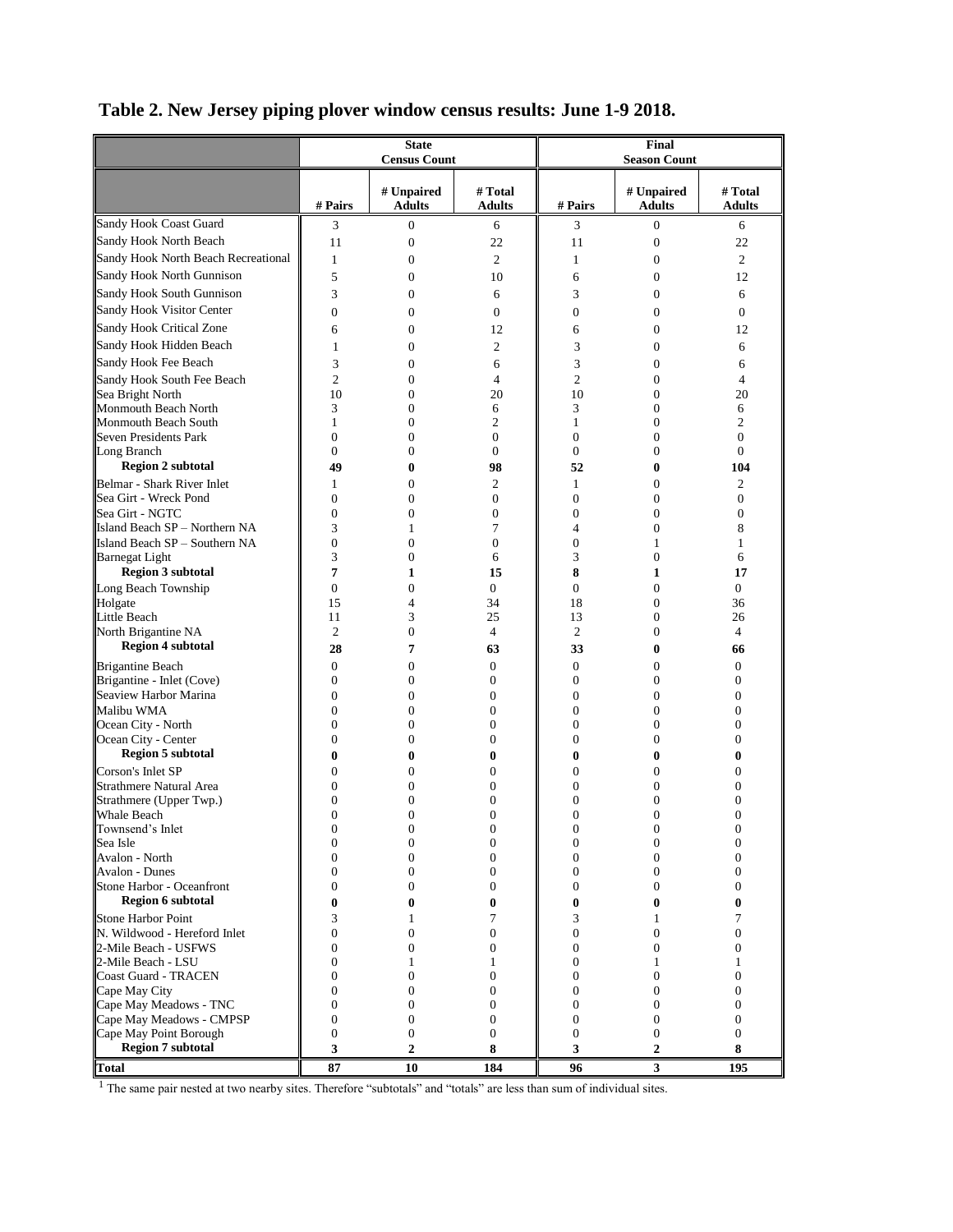**Table 3. New Jersey piping plover nesting summary by sites: 2018.**

|                                     | 2018           |                |                |                |        |                  |
|-------------------------------------|----------------|----------------|----------------|----------------|--------|------------------|
|                                     |                | <b>Pairs</b>   | <b>Chicks</b>  | Pair           | Fledge | <b>SP Fledge</b> |
| <b>SITE</b>                         | <b>Pairs</b>   | <b>Hatched</b> | <b>Fledged</b> | <b>Success</b> | Rate   | Rate             |
| <b>Sandy Hook NRA</b>               | 38             | 36             | 59             | 0.95           | 1.55   | 1.64             |
| Coast Guard                         | 3              | 3              | $\overline{7}$ | 1.00           | 2.33   | 2.33             |
| North Beach                         | 11             | 10             | 13             | 0.91           | 1.18   | 1.30             |
| <b>North Beach Recreational</b>     | 1              | 1              | 1              | 1.00           | 1.00   | 1.00             |
| <b>North Gunnison</b>               | 6              | 6              | 9              | 1.00           | 1.50   | 1.50             |
| South Gunnison                      | 3              | 3              | 8              | 1.00           | 2.67   | 2.67             |
| Critical Zone                       | 6              | 6              | 6              | 1.00           | 1.00   | 1.00             |
| Hidden Beach                        | 3              | 3              | 8              | 1.00           | 2.67   | 2.67             |
| Fee Beach                           | 3              | 3              | 5              | 1.00           | 1.67   | 1.67             |
| South Fee Beach                     | $\overline{2}$ | 1              | $\overline{2}$ | 0.50           | 1.00   | 2.00             |
| Sea Bright - North                  | 10             | 10             | 21             | 1.00           | 2.10   | 2.10             |
| Monmouth Beach – North <sup>1</sup> | 3              | 3              | 4              | 1.00           | 1.33   | 1.33             |
| Monmouth Beach - South              | 1              | 1              | 1              | 1.00           | 1.00   | 1.00             |
| <b>Region 2 Subtotal</b>            | 52             | 50             | 85             | 0.96           | 1.63   | 1.70             |
| Belmar - Shark River Inlet          | 1              | 1              | $\overline{2}$ | 1.00           | 2.00   | 2.00             |
| <b>Island Beach SP NNA</b>          | 4              | 4              | 4              | 1.00           | 1.00   | 1.00             |
| <b>Barnegat Light</b>               | 3              | 3              | 5              | 1.00           | 1.67   | 1.67             |
| <b>Region 3 Subtotal</b>            | 8              | 8              | 11             | 1.00           | 1.38   | 1.38             |
| EB Forsythe NWR                     | 31             | 25             | 43             | 0.81           | 1.39   | 1.72             |
| Holgate                             | 18             | 13             | 26             | 0.72           | 1.44   | 2.00             |
| Little Beach                        | 13             | 12             | 17             | 0.92           | 1.31   | 1.42             |
| North Brigantine NA                 | $\overline{2}$ | $\overline{2}$ | $\overline{4}$ | 1.00           | 2.00   | 2.00             |
| <b>Region 4 Subtotal</b>            | 33             | 27             | 47             | 0.82           | 1.42   | 1.74             |
| <b>Stone Harbor Point</b>           | 3              | $\overline{2}$ | 2              | 0.67           | 0.67   | 1.00             |
| <b>Region 7 Subtotal</b>            | 3              | $\overline{2}$ | $\overline{2}$ | 0.67           | 0.67   | 1.00             |
| <b>NJDFW sites TOTAL</b>            | 27             | 26             | 43             | 0.96           | 1.59   | 1.65             |
| <b>All NJ sites TOTAL</b>           | 96             | 87             | 145            | 0.91           | 1.51   | 1.67             |
| # Active Sites                      | 19             |                |                |                |        |                  |

<sup>1</sup>This site includes Sea Bright – South and Monmouth Beach – North

**Pair Success** equals the percentage of pairs that hatched young (at least one chick observed).

**Fledge Rate** equals the number of chicks fledged per pair.

**Successful Pair (SP) Fledge Rate** equals the number of chicks fledged per pair that successfully hatched young.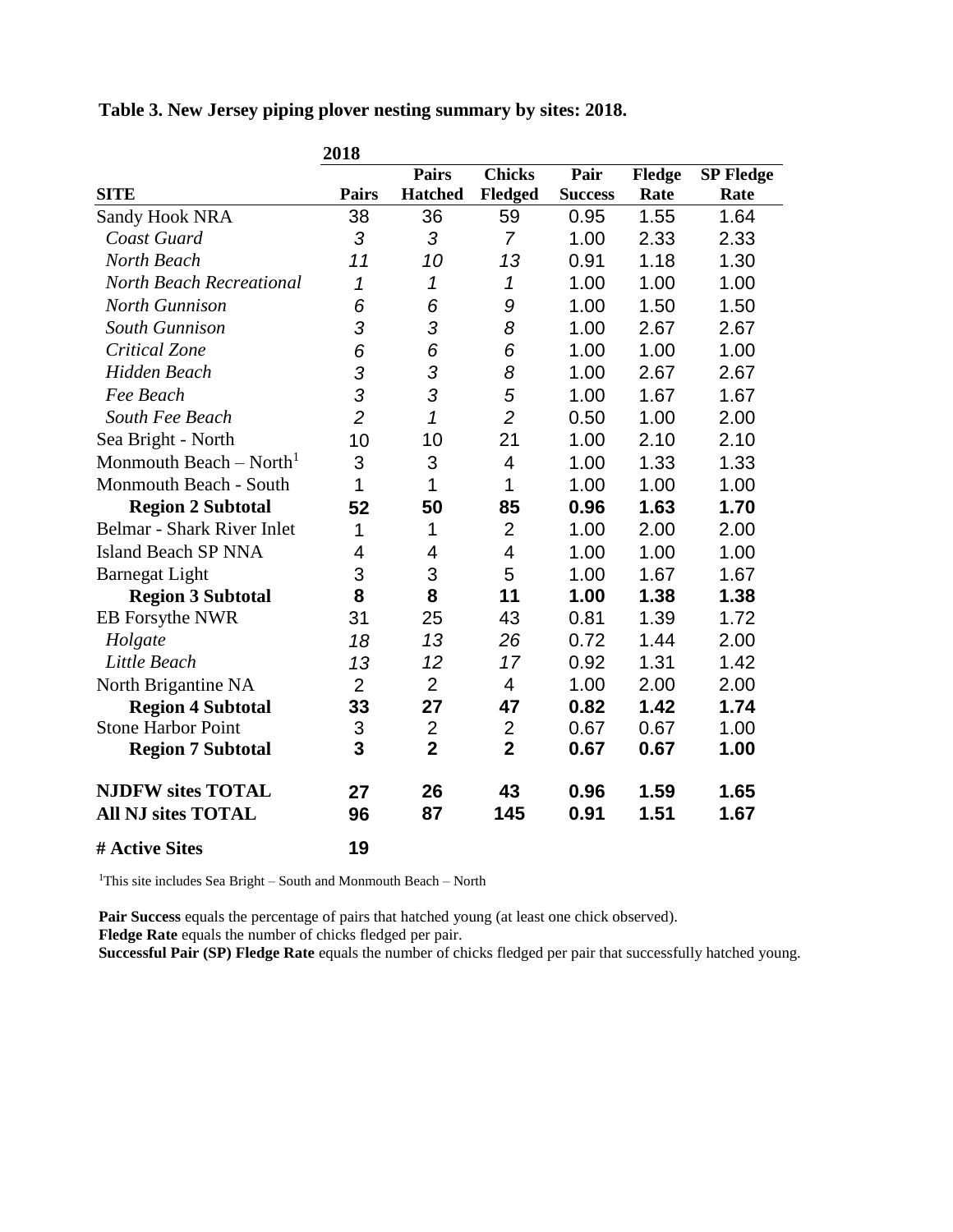

#### **Figure 1. New Jersey piping plover population and productivity: 1987-2018.**